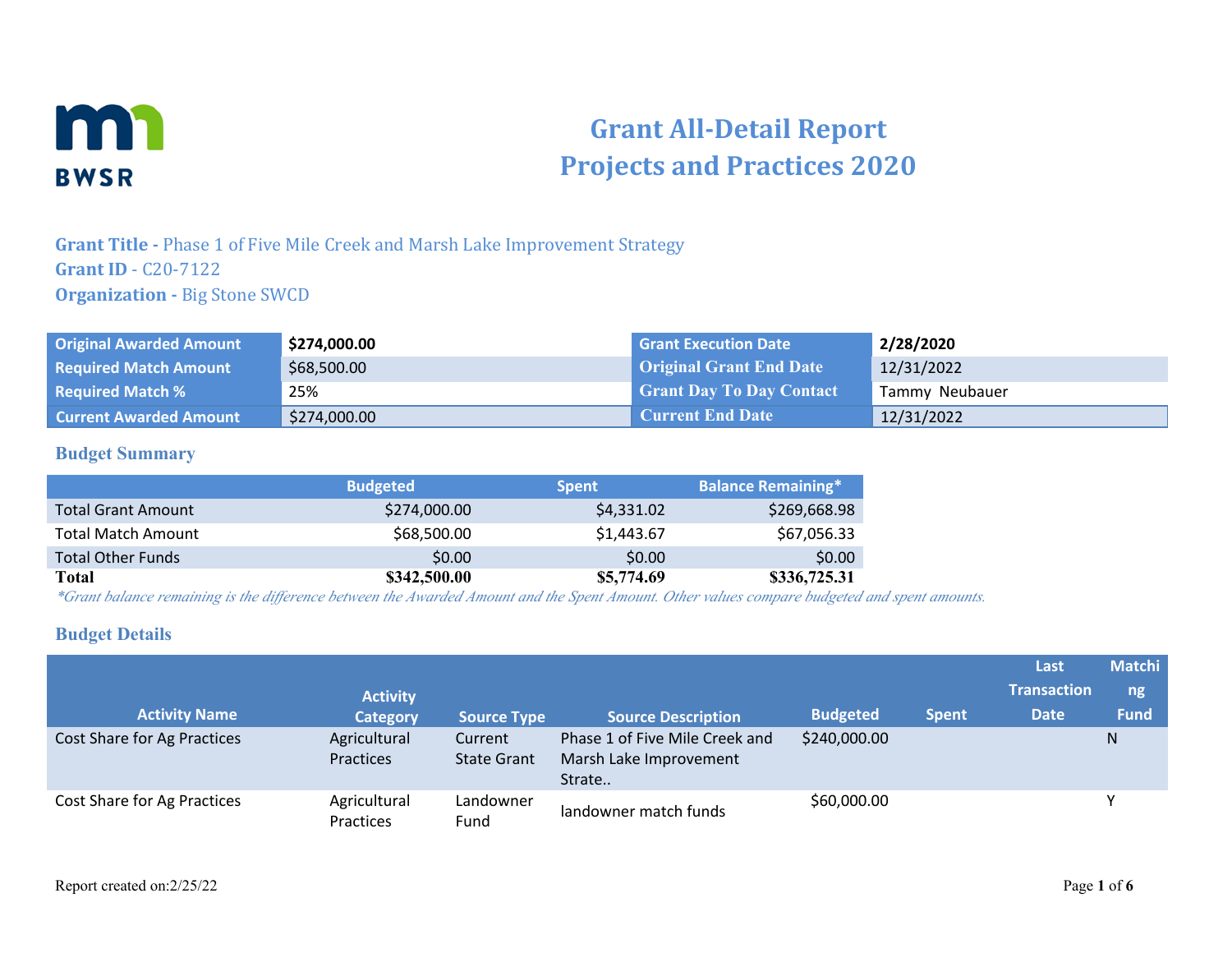|                                                         |                                         |                               |                                                                    |                 |              | Last               | <b>Matchi</b> |
|---------------------------------------------------------|-----------------------------------------|-------------------------------|--------------------------------------------------------------------|-----------------|--------------|--------------------|---------------|
|                                                         | <b>Activity</b>                         |                               |                                                                    |                 |              | <b>Transaction</b> | ng            |
| <b>Activity Name</b>                                    | <b>Category</b>                         | <b>Source Type</b>            | <b>Source Description</b>                                          | <b>Budgeted</b> | <b>Spent</b> | <b>Date</b>        | <b>Fund</b>   |
| <b>Engineering Services and Technical</b><br>Assistance | Technical/Engi<br>neering<br>Assistance | Current<br><b>State Grant</b> | Phase 1 of Five Mile Creek and<br>Marsh Lake Improvement<br>Strate | \$30,000.00     | \$2,950.38   | 12/31/2021         | N             |
| <b>Engineering Services and Technical</b><br>Assistance | Technical/Engi<br>neering<br>Assistance | Local Fund                    | local match                                                        | \$7,500.00      | \$983.46     | 12/31/2021         |               |
| <b>Grant Management and Reporting</b>                   | Administration<br>/Coordination         | Current<br><b>State Grant</b> | Phase 1 of Five Mile Creek and<br>Marsh Lake Improvement<br>Strate | \$4,000.00      | \$1,380.64   | 12/31/2021         | N             |
| <b>Grant Management and Reporting</b>                   | Administration<br>/Coordination         | Local Fund                    | local match                                                        | \$1,000.00      | \$460.21     | 12/31/2021         |               |

#### **Activity Details Summary**

| Actual Size / Unit  <br>Total Action Count Total Activity Mapped<br><b>Activity Details</b><br>Proposed Size / Unit <sub>I</sub> |  |  |  |  |  |
|----------------------------------------------------------------------------------------------------------------------------------|--|--|--|--|--|
|----------------------------------------------------------------------------------------------------------------------------------|--|--|--|--|--|

# **Proposed Activity Indicators**

| <b>Activity Name</b>               | <b>Indicator Name</b>          | <b>Value &amp; Units</b> | <b>Waterbody</b>                 | <b>Calculation Tool</b> | <b>Comments</b>          |
|------------------------------------|--------------------------------|--------------------------|----------------------------------|-------------------------|--------------------------|
| <b>Cost Share for Ag Practices</b> | PHOSPHORUS (EST.<br>REDUCTION) | 89.1 LBS/YR              | Five Mile<br>Creek/Marsh<br>Lake | Other                   | PTMapp applied calc tool |
| <b>Cost Share for Ag Practices</b> | SEDIMENT (TSS)                 | 532.6 TONS/YR            | Five Mile<br>Creek/Marsh<br>Lake | Other                   | PTMapp applied calc tool |

## **Final Indicators Summary**

| <b>Indicator Name</b> | <b>Total Value</b> | Unit |
|-----------------------|--------------------|------|
|                       |                    |      |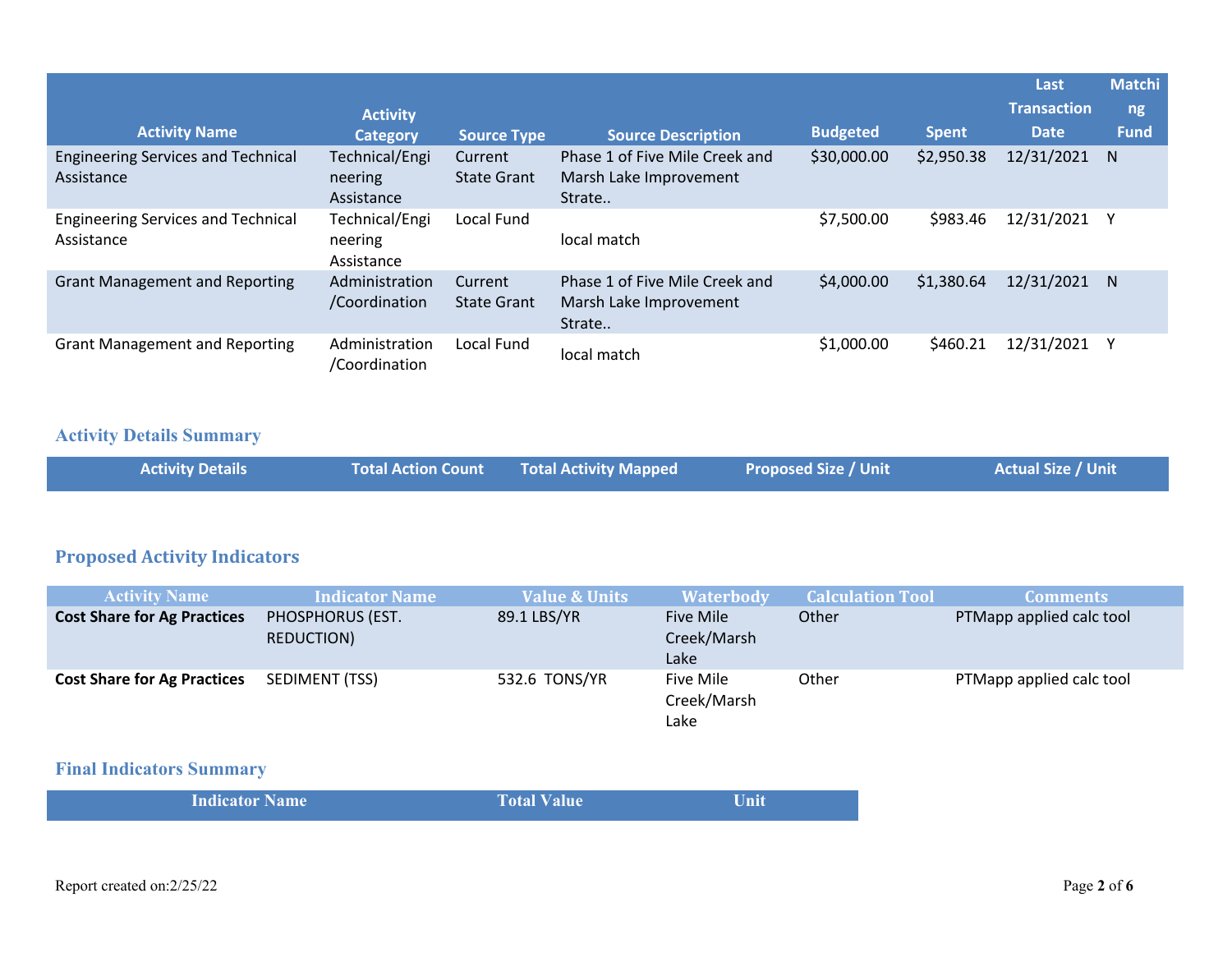## **Grant Activity**

| <b>Grant Activity - Cost Share for Ag Practices</b> |                                                                                                                                                                                                                                                                                                                                                                                                                                                                                                                                                                                                                                                                                                                                                                                                                                                                                                                                                                                                                                                                                                                                                                                                                                                                                                                                                                                                                                                                                                                                                                                                                                                                                                                                                                                                                                                                                                                                                                                                                                                                                                                                    |
|-----------------------------------------------------|------------------------------------------------------------------------------------------------------------------------------------------------------------------------------------------------------------------------------------------------------------------------------------------------------------------------------------------------------------------------------------------------------------------------------------------------------------------------------------------------------------------------------------------------------------------------------------------------------------------------------------------------------------------------------------------------------------------------------------------------------------------------------------------------------------------------------------------------------------------------------------------------------------------------------------------------------------------------------------------------------------------------------------------------------------------------------------------------------------------------------------------------------------------------------------------------------------------------------------------------------------------------------------------------------------------------------------------------------------------------------------------------------------------------------------------------------------------------------------------------------------------------------------------------------------------------------------------------------------------------------------------------------------------------------------------------------------------------------------------------------------------------------------------------------------------------------------------------------------------------------------------------------------------------------------------------------------------------------------------------------------------------------------------------------------------------------------------------------------------------------------|
| <b>Description</b>                                  | Ref: Big Stone County Local Water Management Plan: Chapter One, sec 3, pages 1-10; sec 4, 2.F.5; 3.G.4; SWCD Clean<br><b>Water Funding Projects -</b><br>This activity will be used to provide cost share assistance to landowners who participate in highly valued & targeted<br>(PTMapp) BMPs in the project areas, as installing WASCoBs (NRCS techn std 638). Non-structural practices such as cover<br>crops (std 340) & conservation tillage (stds 329, 345) (in complement to the WASCoB structures) that will reduce soil<br>erosion & protect surface water quality. These projects will be designed by qualified engineers through the WCTSA<br>(credentials listed in Engineering Activity) & will ensure the use of appropriate practice standards for design, construction,<br>operation, & maintenance of the work plan projects by following the FOTG standards. As identified in the Targeted<br>Implementation Plan & calculated using PTMApp, the proposed actions of this activity, including the 19 pre-designed<br>WASCoBs, will reduce 532.6 tons of sediment (15% & 3% of the overall goal in Cty Ditch 2 and Marsh Lake, respectively)<br>89.1 lbs of phosphorus (9% & 1% of the overall goal in Cty Ditch 2 and Marsh Lake, respectively).<br>Landowners that install WASCoBs will be offered maximum cost share assistance at 75%. The remaining 25% of total<br>project costs will be landowners' match funds, or other non-state funding match. The non-structural practices (cover<br>crops, conservation tillage) will use the BS SWCD 2020 ECWMP Policy, that will apply the payment rate of \$10/ ac/yr, max<br>160 acres, for a 3-year contract life for practice Std 329 conservation tillage; and \$35/ac/yr (single spp) and \$40/ac/yr<br>(multiple spp) Std 340 cover crops for 3 years, max payment of \$4800. Project assurances will include using the State Cost<br>Share contract & following procedures as required in the BWSR Grants Administration Manual. With guidance from BWSR,<br>the BS SWCD Board of Supervisors has approved the 2020 ECWMP Policy as the policy authority. |
| <b>Category</b>                                     | <b>AGRICULTURAL PRACTICES</b>                                                                                                                                                                                                                                                                                                                                                                                                                                                                                                                                                                                                                                                                                                                                                                                                                                                                                                                                                                                                                                                                                                                                                                                                                                                                                                                                                                                                                                                                                                                                                                                                                                                                                                                                                                                                                                                                                                                                                                                                                                                                                                      |
| <b>Start Date</b>                                   | <b>End Date</b>                                                                                                                                                                                                                                                                                                                                                                                                                                                                                                                                                                                                                                                                                                                                                                                                                                                                                                                                                                                                                                                                                                                                                                                                                                                                                                                                                                                                                                                                                                                                                                                                                                                                                                                                                                                                                                                                                                                                                                                                                                                                                                                    |
| <b>Has Rates and Hours?</b>                         | No.                                                                                                                                                                                                                                                                                                                                                                                                                                                                                                                                                                                                                                                                                                                                                                                                                                                                                                                                                                                                                                                                                                                                                                                                                                                                                                                                                                                                                                                                                                                                                                                                                                                                                                                                                                                                                                                                                                                                                                                                                                                                                                                                |
| <b>Actual Results</b>                               |                                                                                                                                                                                                                                                                                                                                                                                                                                                                                                                                                                                                                                                                                                                                                                                                                                                                                                                                                                                                                                                                                                                                                                                                                                                                                                                                                                                                                                                                                                                                                                                                                                                                                                                                                                                                                                                                                                                                                                                                                                                                                                                                    |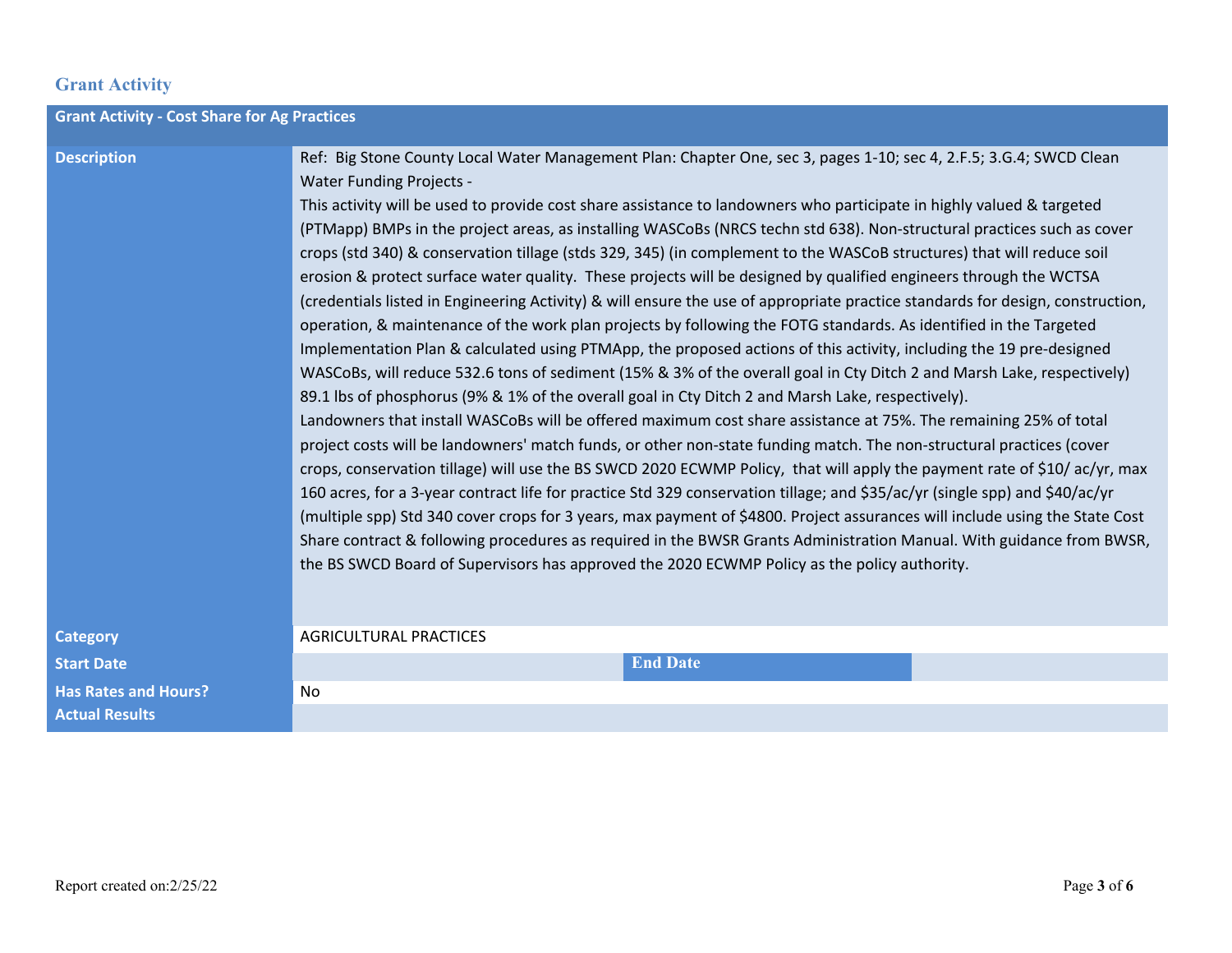| <b>Grant Activity - Engineering Services and Technical Assistance</b> |                                                                                                                                                                                                                                                                                                                                                                                                                                                                                                                                                                                                                                                                                                                                                                                                                                                                                                                                                                                                                                                                                                                                                                                                               |                 |  |
|-----------------------------------------------------------------------|---------------------------------------------------------------------------------------------------------------------------------------------------------------------------------------------------------------------------------------------------------------------------------------------------------------------------------------------------------------------------------------------------------------------------------------------------------------------------------------------------------------------------------------------------------------------------------------------------------------------------------------------------------------------------------------------------------------------------------------------------------------------------------------------------------------------------------------------------------------------------------------------------------------------------------------------------------------------------------------------------------------------------------------------------------------------------------------------------------------------------------------------------------------------------------------------------------------|-----------------|--|
| <b>Description</b>                                                    | This fund will be used toward the time of installation and oversight of the projects being installed, as well as technical staff<br>time for final engineering of the project and technical assistance.<br>Ref: Big Stone County Local Water Management Plan - to provide for technical time of District staff with JAA, and the<br>engineering services of the West Central Technical Service Area staff, who will assist in designing structural engineered<br>practices and will ensure appropriate operation and maintenance plans of approved conservation practices and their<br>approved specifications as listed in the FOTG. Ross Reiffenberger, WCTSA Engineer, and Steve Linow, Civil Engineering<br>Technician, have appropriate design, construction, operation, maintenance and sign off credentials for these 19 shovel<br>ready projects. Their JAA authority Skills Matrix and credentials are on file at the Big Stone SWCD office. In the event that<br>JAA from the WCTSA cannot be met for design and/or sign off on these projects, the Board of Supervisors will approve<br>engineering services that can ensure their qualifications and credentials to meet the FOTG specifications. |                 |  |
| <b>Category</b>                                                       | TECHNICAL/ENGINEERING ASSISTANCE                                                                                                                                                                                                                                                                                                                                                                                                                                                                                                                                                                                                                                                                                                                                                                                                                                                                                                                                                                                                                                                                                                                                                                              |                 |  |
| <b>Start Date</b>                                                     | $3$ -Jan- $21$                                                                                                                                                                                                                                                                                                                                                                                                                                                                                                                                                                                                                                                                                                                                                                                                                                                                                                                                                                                                                                                                                                                                                                                                | <b>End Date</b> |  |
| <b>Has Rates and Hours?</b>                                           | Yes.                                                                                                                                                                                                                                                                                                                                                                                                                                                                                                                                                                                                                                                                                                                                                                                                                                                                                                                                                                                                                                                                                                                                                                                                          |                 |  |
| <b>Actual Results</b>                                                 | 1/3/2021-12/31/2021:                                                                                                                                                                                                                                                                                                                                                                                                                                                                                                                                                                                                                                                                                                                                                                                                                                                                                                                                                                                                                                                                                                                                                                                          |                 |  |
|                                                                       | Engineering Services with WCTSA - \$2950.38 (75% applied to grant; 25% will be applied to match funds - \$983.46)                                                                                                                                                                                                                                                                                                                                                                                                                                                                                                                                                                                                                                                                                                                                                                                                                                                                                                                                                                                                                                                                                             |                 |  |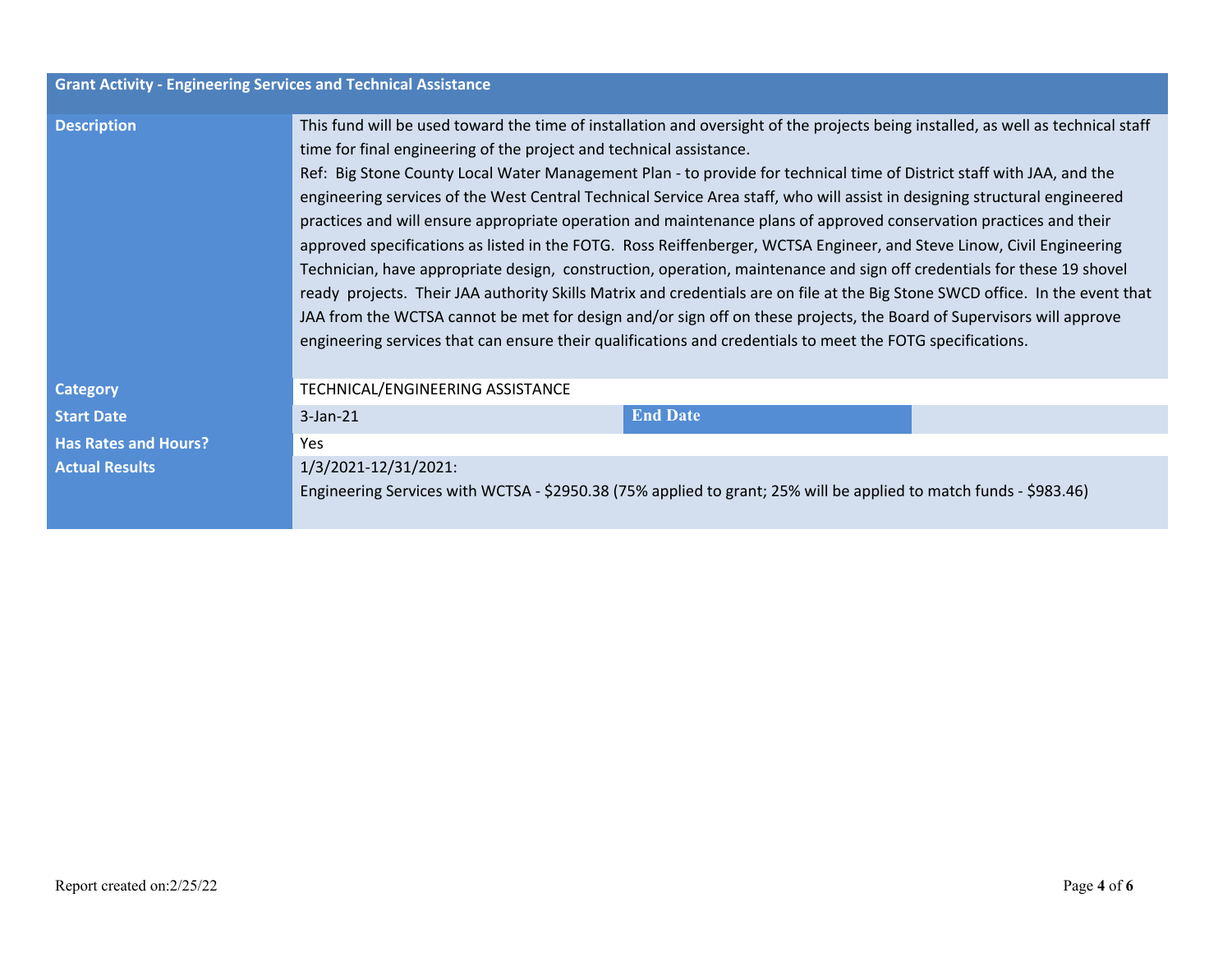| <b>Grant Activity - Grant Management and Reporting</b> |                                      |                                                                                                                                                                                                                                                                                                                                                                                                                                                                                                                                                                                                                                                                                                              |                                                                                                                               |  |  |
|--------------------------------------------------------|--------------------------------------|--------------------------------------------------------------------------------------------------------------------------------------------------------------------------------------------------------------------------------------------------------------------------------------------------------------------------------------------------------------------------------------------------------------------------------------------------------------------------------------------------------------------------------------------------------------------------------------------------------------------------------------------------------------------------------------------------------------|-------------------------------------------------------------------------------------------------------------------------------|--|--|
| <b>Description</b>                                     | landowners.<br>affairs of the grant. | This fund will go toward the tracking and reporting of this grant for its duration and provide for informational outreach to<br>Ref: Big Stone County Local Water Management Plan.<br>This activity will provide for the administrative time with regard to record keeping and reporting of this grant. The District<br>Manager will be responsible for administering, guiding and coordinating staff and partners, while balancing the financial<br>This activity will also provide outreach for the organization of informational meetings/workshops for landowners, and field<br>days to educate and showcase the efficiency of WASCoBs and other practices that are repairing gully erosion, as provided |                                                                                                                               |  |  |
|                                                        | funds to this grant activity.        | in the Grant Improvement Strategy. These informational meetings, workshops and field days will be provided as match                                                                                                                                                                                                                                                                                                                                                                                                                                                                                                                                                                                          |                                                                                                                               |  |  |
| <b>Category</b>                                        | ADMINISTRATION/COORDINATION          |                                                                                                                                                                                                                                                                                                                                                                                                                                                                                                                                                                                                                                                                                                              |                                                                                                                               |  |  |
| <b>Start Date</b>                                      | 22-Mar-21                            | <b>End Date</b>                                                                                                                                                                                                                                                                                                                                                                                                                                                                                                                                                                                                                                                                                              |                                                                                                                               |  |  |
| <b>Has Rates and Hours?</b>                            | Yes                                  |                                                                                                                                                                                                                                                                                                                                                                                                                                                                                                                                                                                                                                                                                                              |                                                                                                                               |  |  |
| <b>Actual Results</b>                                  | 3/22/2021-12/31/2021:                | District Manager - grant expenses tracking, arranging landowner meetings with engineers, phone calls on progress of<br>planning, engineer information gathered to distribute to landowners involved - 25.5 hrs @ \$63.21/hr = \$1611.85; of which<br>75% is applied to the grant \$1208.89, and 25% applied to match funds \$402.96.<br>hrs @ \$45.80/hr = \$229.00, of which 75% is applied to the grant \$171.75, and 25% applied to match funds \$57.25.                                                                                                                                                                                                                                                  | District Technician - assist with arranging landowner meetings, assist in distributing information to involved landowners - 5 |  |  |

#### **Grant Attachments**

| <b>Document Name</b>                             | <b>Document Type</b>      | <b>Description</b>                                             |
|--------------------------------------------------|---------------------------|----------------------------------------------------------------|
| <b>2020 Competitive Grant</b>                    | <b>Grant Agreement</b>    | 2020 Competitive Grant - Big Stone SWCD                        |
| <b>2020 Competitive Grant EXECUTED</b>           | <b>Grant Agreement</b>    | 2020 Competitive Grant - Big Stone SWCD                        |
| <b>All Details Report</b>                        | <b>Workflow Generated</b> | Workflow Generated - All Details Report - 01/22/2021           |
| <b>All Details Report</b>                        | <b>Workflow Generated</b> | Workflow Generated - All Details Report - 01/25/2022           |
| <b>All Details Report</b>                        | <b>Workflow Generated</b> | Workflow Generated - All Details Report - 02/01/2021           |
| Application                                      | <b>Workflow Generated</b> | Workflow Generated - Application - 09/09/2019                  |
| Five Mile Creek And Marsh Lake Sediment Loss Map | Grant                     | Phase 1 of Five Mile Creek and Marsh Lake Improvement Strategy |

Report created on:2/25/22 Page **5** of **6**